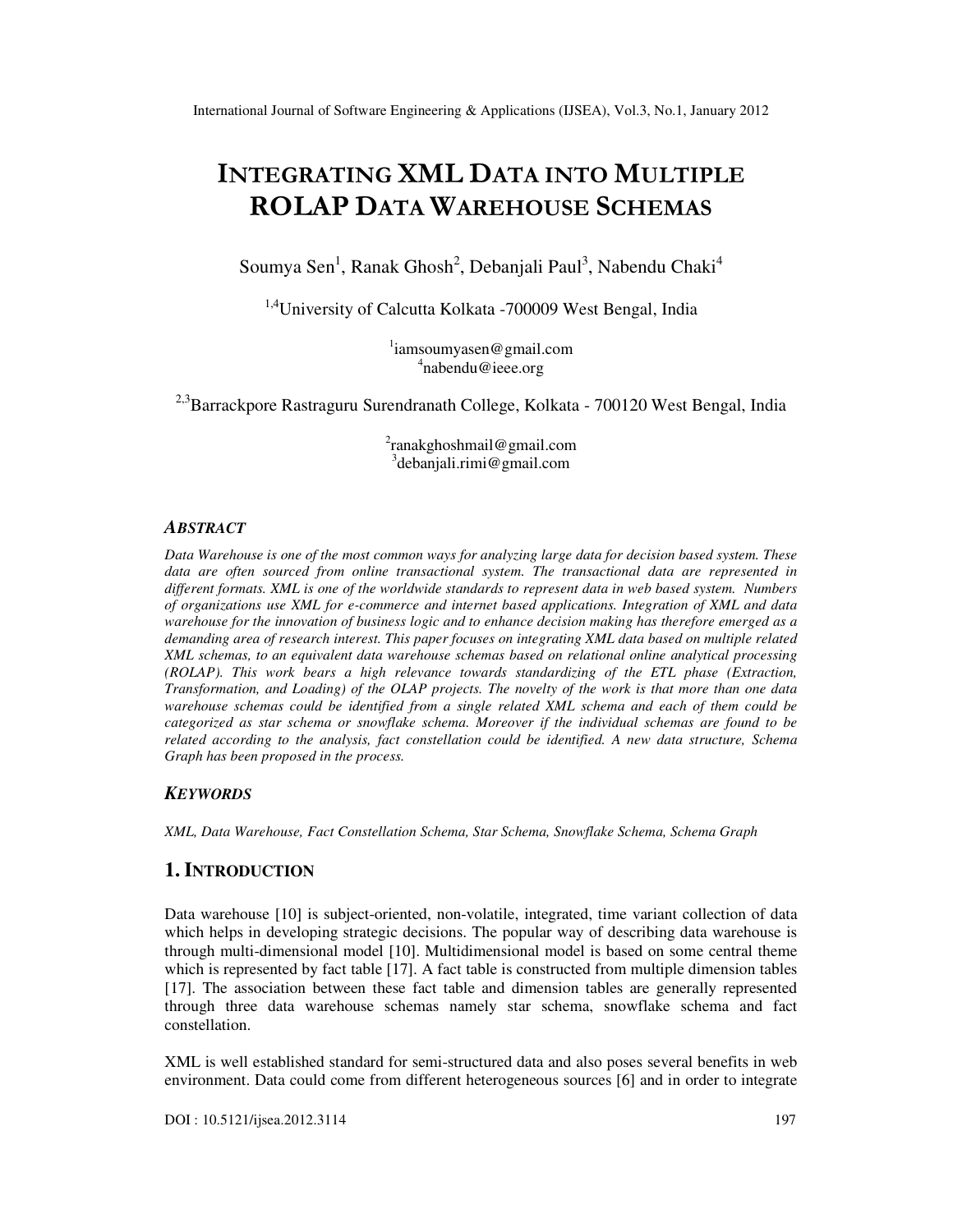these heterogeneous data they could be converted to XML. Relational Model on the other hand is the most standard and structured way of representing data model. Numbers of researches have been made over the time to map different data models to relational model. XML is also no exception. Works in [1, 2, 12, 13] show different ways of transformation from XML to relational model schema. In this paper the focus is on converting XML schema to multiple data warehouse schemas based on ROLAP (Relational Online Analytical Processing). Thus we are not concentrating on the techniques of converting XML to relational model. Here we refer to some of the existing methods to transfer XML to data warehouse paradigm. XML data is associated with DTD [11] or XML schema [11]. XML provides Document Type Definition (DTD), which explains precisely what elements could appear as document and what the contents of the elements and attributes are. The approaches [7] [8] [9] show how XML data based on DTD have been converted to data warehouse schema. However DTD have some limitations. DTD do not have any built-in data types; also do not support user-derived data types and allow only limited control over cardinality. XML schemas are more powerful to represent XML document structure and overcome the limitations of XML DTD. XML schema design could be of 2 types namely Russian Doll Design [14] and Salami Slice Design [14]. The Russian Doll design corresponds to having a single global element that nests local elements. The Salami design corresponds to having all of the elements defined within the global namespace and then referencing the elements.

The increasing use of Web makes XML an important source of storing data for its semi-structured nature. These data are often required to be processed analytically by the industrial organizations or corporate for decision support system [15]. Data warehouse allows data to be processed analytically based on OLAP. ROLAP is the most common way of implementing OLAP. Due to these reasons data stored based on XML are required to be converted into data warehouse schema for OLAP processing. As discussed earlier, XML schema is better than XML DTD, we focus on the conversion of XML schemas into ROLAP. Many works have been reported to integrate XML data in data warehouse. [1, 2, 3, 4, 5]. The paper [2] converts XML schema either to star schema or snowflake schema. Moreover this paper works only with single XML schema. The paper [3] proposes a method to design multiple cubes of multidimensional model from XML schema. There has been work to convert the contents of the XML schema to multiple schemas of the multi dimensional model [4]. However all these generated schemas are converted to star schema only. The paper [5] proposes XML schema conversion to OLAP cube by identifying fact and dimension tables.

However, the existing methods studied and cited here are only capable to identify a single data warehouse schema from a given XML schema. These research works do not consider an XML schema which consists of more than one root element (may or may not these root elements are related). As this consideration is missing fact constellation schema could not be identified, because the connections among different root elements are out of knowledge. Thus even if the facts are related they are not being treated within a single data warehouse schema, rather they are represented as discrete facts. The possible sharing of dimension is out of scope. This leads to failure of identifying some of the business processes which are actually related. Thus process integration is not being realized properly where as the business process integration is the framework of ERP [16]. In this paper through our proposed mechanism we focus on these issues. Here a framework is proposed to detect more than one (if exists) data warehouse schema from the given XML schema and also find out whether these multiple data warehouse schemas are related among themselves to form fact constellation. In this paper we consider Russian Doll XML schema, because every root element prompted to a fact and the nested elements are considered to be its dimensions.

This work is an extension of [1] in which a new mechanism has been proposed to obtain the data warehouse schema from related XML schema. In [1] at first XML schema is converted to a schema graph (described in Section 3.2). Schema graph is a new data structure proposed here for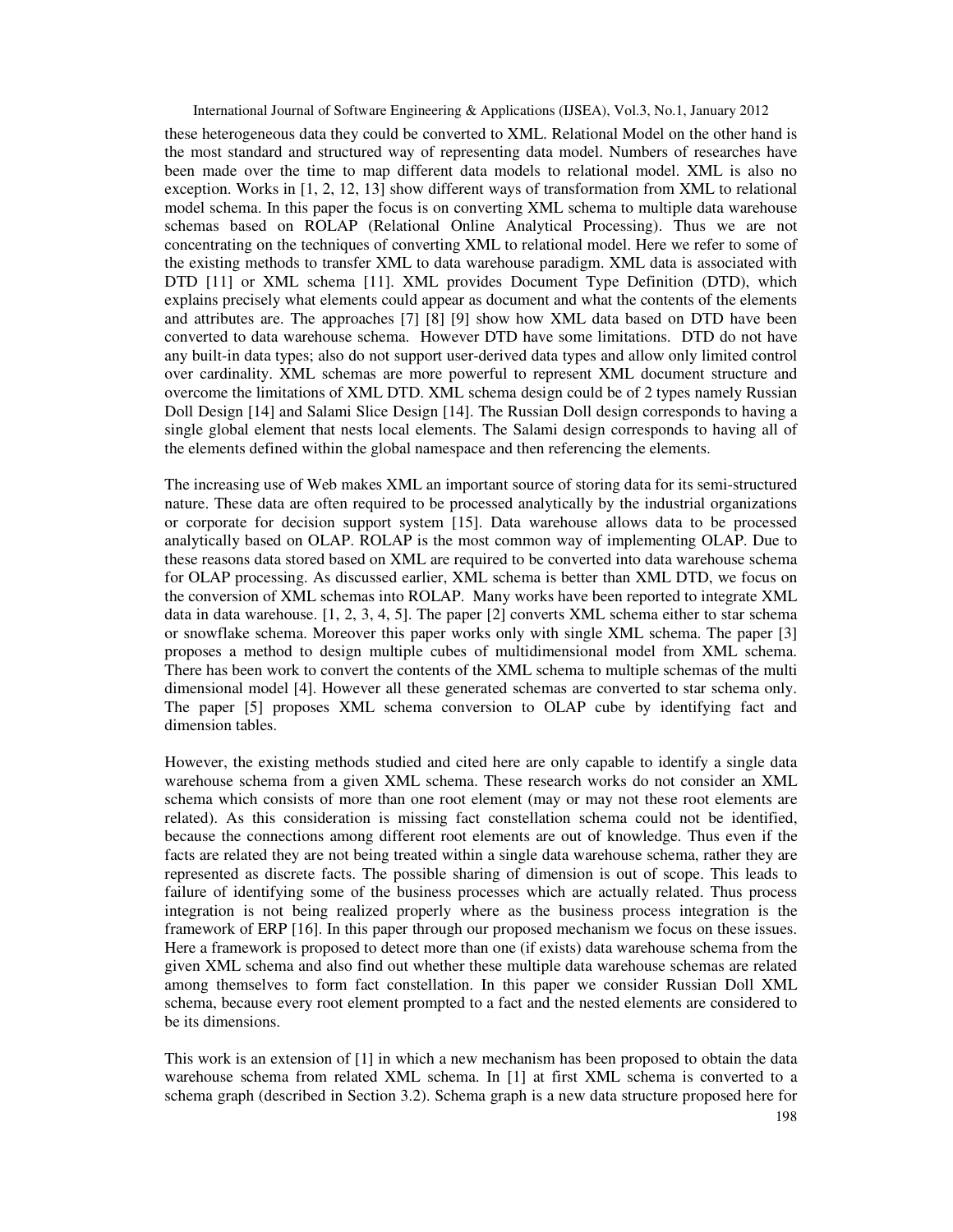the conversion process. In next stage the fact and dimension tables are being identified from the schema graph (described in Section 3.3). Once these tables have been identified, the measure of fact table is taken from the user. In the next section (Section 3.4) depending on the relationship between dimension tables and fact tables one or more star schemas and snowflake schemas are being identified. Based on the nature of relationship among these schemas fact constellation is formed. The extension work in this paper is aimed to enhance the ETL (Extraction, Transformation and Loading) [18] [19] phase of data warehouse projects. Data could be extracted from the XML schema according to the proposed methodology and these data are transformed accordingly for the loading purpose in the data warehouse schema. Once the proposed methodology runs on the ETL phase of existing XML schema the data warehouse schema is identified. If the schema structure of the XML changes then the warehouse needs to be modified to reflect the change in source data, hence the extraction, transformation and loading need to be performed again.

# **2. PROPOSED DATA STRUCTURE**

**Schema Graph:** A schema graph is a representation of entities found in the XML Schema. The graph has the following properties:

- a. It is a level wise separable graph.
- b. The entities encountered in the XML are represented through vertices of the graph.
- c. The name of the vertices of the Graph would be same as the name of the entities.

**Holder Element (HE)**: The elements that have no predecessor are in the Schema Graph are called Holder Elements. They are placed in Level-1 of the graph

**Contained Element (CE)**: The elements that are directly connected to the HE's are called Contained Element. They are placed in Level-2 of the graph.

**Secondary Elements (SE)**: The elements that are directly connected to the CE's are called Secondary Elements. They are placed in Level-3 of the graph.

If elements in the graph appear as connected to SE, they would be placed in level-4. The new vertices that would be connected to the vertices of level-4 would be placed in level-5. Subsequently new level could be created if the new entities appear in the graph connected to the previous level. All the entities are represented through rectangular vertex in Schema Graph. The attributes are represented in the Schema Graph in an Oval shaped vertex. They are connected to the corresponding entities. In Figure 1 entities are shown only.



Figure 1. Schema Graph Along with HE, CE and SE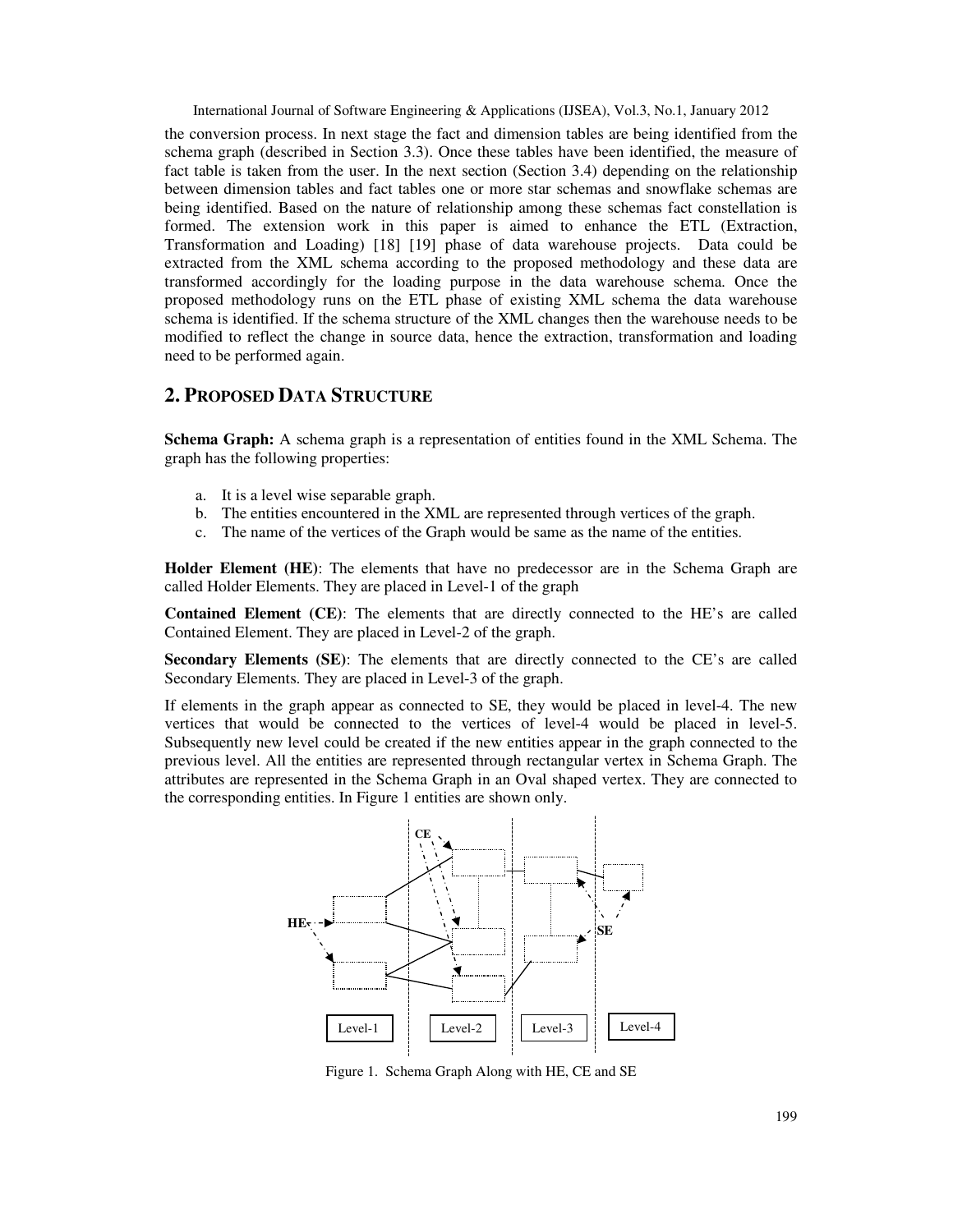# **3. CONVERSION OF XML SCHEMA TO WAREHOUSE SCHEMA**

#### **3.1. Overview of the Proposed Framework**

The modeling of Warehouse Schema from a related XML Schema is performed in two steps. At first Schema graph is formed from the XML schema (described in section 3.2). The elements of the schema graph are identified as HE, CE and SE. In the next stage fact tables and dimension tables are identified. Moreover if any element doesn't have any primary key then a key attribute is added to it (described in section 3.3). Each HE would correspond to a fact table and would make an entry in the fact table, the key attribute of the CE's that are connected to the HE are entered in the corresponding fact table for that HE. CE's would be the dimension tables. If SE's are found connected with CE the primary keys of SE's are placed in CE. If SE's are present even after level-3, the primary keys of the higher level are placed in the table corresponding to the SE of immediate lower level. The warehouse schema structure is identified in section 3.4). There are three separate methodologies for three data warehouses schemas. Identification of star schema, snowflake schema and fact constellation are described in section 3.4.1 through 3.4.3.

#### **3.2. Procedure to Build Schema Graph from Related XML Schema**

| a) Find out those entities in XML schema that have no predecessor and denote                 |
|----------------------------------------------------------------------------------------------|
| them as the starting vertices or holders for the entire graph. These entities would          |
| be known as HE. They would placed in the Level-1 of the graph.                               |
| <b>b</b> ) For all <b>HE</b> (i=1 to n) perform following : (n is the total number of $HE$ ) |
| i. Find the sequence of elements under i-th HE :                                             |
| If it is an element then create a vertex for it into the graph and connect it                |
| with i-th HE. These elements (vertices) would be denoted as CE. CE would                     |
| be placed in the level-2 of the graph.                                                       |
| <b>Else if</b> it is an attribute it would be considered as an attribute of the              |
| corresponding HE.                                                                            |
| ii. For all $CE$ (j=1 to m) perform following: (m is the number of $CE$ in                   |
| the HE)                                                                                      |
| iii. Scan the XML Schema for j-th CE:                                                        |
| If it is an element then place it into the graph and connect it with its CE.                 |
| These elements would be known as <b>SE</b> . <b>SE</b> would be placed in the level-3        |
| of the graph.                                                                                |
| <b>Else if it is an attribute place it would be considered as an attribute of CE.</b>        |
| iv. For every $SE$ (k=1 to p) : (p is the total number of SE at that level)                  |
| Repeat the steps to include the entities and attributes as they encountered.                 |
| Whenever a new entity is added new level is created for it.                                  |
| End For $/*$ SE $*/$                                                                         |
| End For $/*$ CE $*/$                                                                         |
| End For $/*$ HE $*/$                                                                         |
|                                                                                              |

Figure 2. Algorithm to Construct Schema Graph from XML Schema

In order to build the schema graph from the XML schema at first the entities are identified. The elements that are not nested within some elements are termed as HE and are placed at level-1 of the schema graph. After that if some element is being found to be declared within the body of HE they are being classified as CE and placed at level-2 of the schema graph. Again if new elements are declared within body of CE they are being placed at level-3 of the schema graph and are termed as SE. If the nested elements are further found for SE they are placed in the next level of the schema graph and are also termed as SE. This scanning would be continued till all the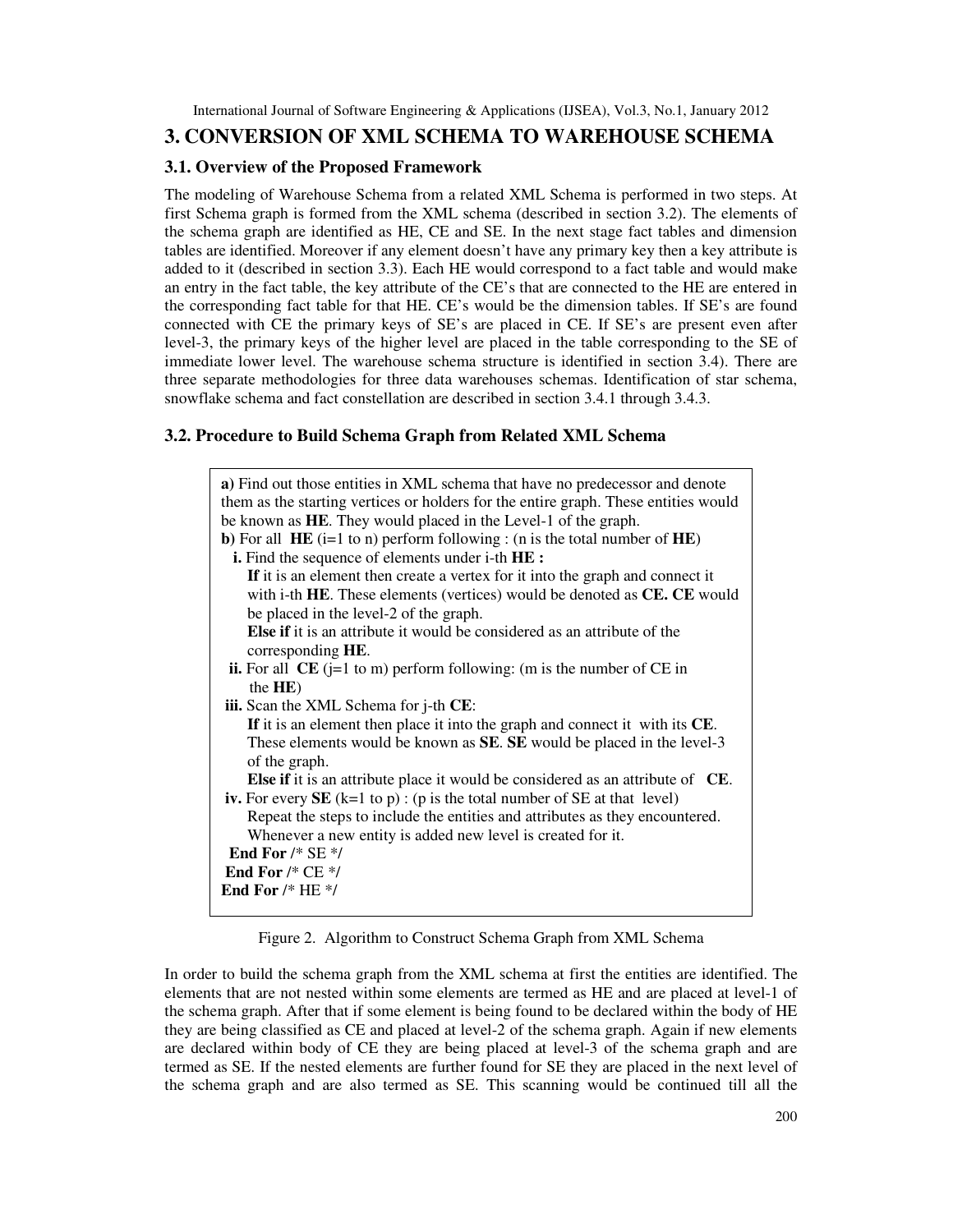elements which are being nested are identified. Though new levels are created in the schema graph based on the higher level of nesting all of them are termed as SE, that is, elements in level-3 or more than level-3, all are being termed as SE. This algorithm is shown in Figure 2.

## **3.3. Identifying Fact and Dimension Tables**

While drawing the Schema Graph three entities have been specified: HE, CE, SE. The CE's are chosen as the dimension table and each HE would prompt towards a fact-table. As we consider the Russian Doll XML schema, every root in the schema is the major element which is further detail out through the nested elements. The remaining elements of the schema graph are considered to participate in the warehouse schema in the form of dimension table. If there exists any SE, then the primary keys of them would be included in the corresponding CE's. Similarly, if there are entities beyond level-3, then the primary keys of entities of level  $(i+1)$  appear as foreign key in the connected entity of level i. If any entity is found without having a primary key, then primary key is added to it as: Name of entity  $+$  " $_id$ "

## **3.4. Identification of the Schema Structure of Data Warehouse**

Once the fact and dimension tables are identified, the corresponding DW schema is to be built using the star schema, snowflake schema and fact constellation schema. This is done by checking the nature of connection among elements within the schema graph. If the schema is found as disconnected, more than one schema is identified. The numbers of distinct components in the schema is same as the number of DW schema identified.

## **3.4.1 Procedure Star Schema**

A data warehouse schema is identified as star schema if the schema graph consists of HE and CE's only. Every fact table is named as the name of HE + "Fact". The primary keys of each of the connected CE are placed in fact table and the CE's are act as dimension tables in the star schema. This algorithm is shown in Figure 3.

| Partition the Schema Graph Level wise.                                                                       |
|--------------------------------------------------------------------------------------------------------------|
| <b>Identify HE</b>                                                                                           |
| For $HE:$                                                                                                    |
| <b>a.</b> Form a Fact-Table with the name of $HE + "Fact"$ and Primary key of<br>the HE                      |
| <b>b.</b> Specify the CE connected with this HE; include the primary keys of<br>each CE into the Fact-Table. |
| End For $/*HE*/$                                                                                             |

Figure 3. Algorithm to Construct Star Schema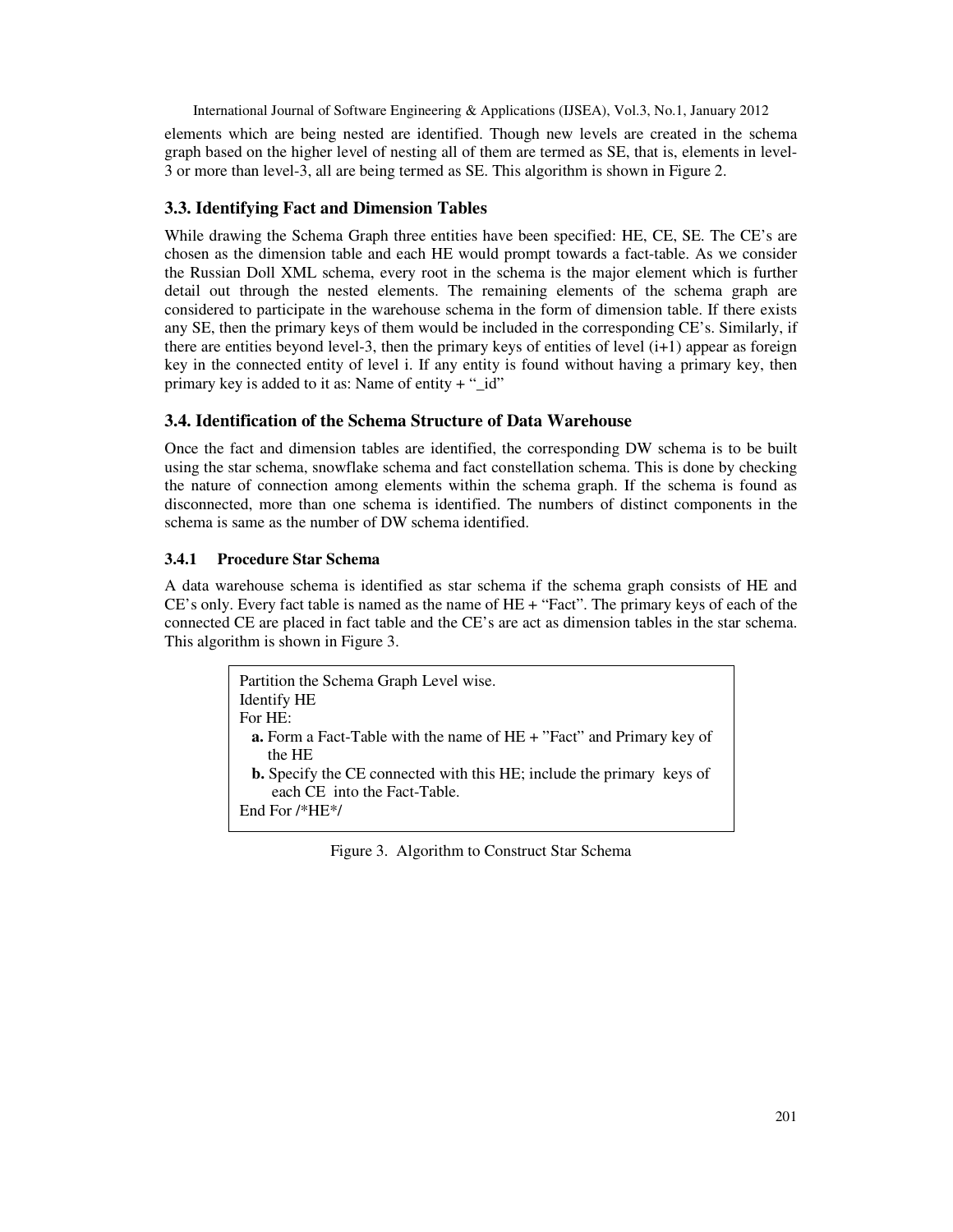#### **3.4.2 Procedure Snowflake Schema**

| Partition the Schema Graph Level wise.                                 |
|------------------------------------------------------------------------|
| Identify the HE                                                        |
| For each HE:                                                           |
| <b>a.</b> Form a Fact-Table with the name of $HE + "Fact"$ and primary |
| key of the HE                                                          |
| <b>b.</b> Specify the CE connected with this HE, include the primary   |
| keys of each CE into the Fact-Table.                                   |
| c. For each CE find SEs, if any.                                       |
| If found Connect it with its CE using the primary key of the           |
| SE.                                                                    |
| d. For each $SE:$                                                      |
| Check if there are any <b>SE:</b>                                      |
| If further level of SE is found the primary key of the new SE of       |
| the immediate higher level is placed in the SE of current level;       |
|                                                                        |

Figure 4. Algorithm to Construct Snowflake Schema

A data warehouse schema is identified as snowflake schema if the schema graph consists of HE, CE and SE provided that HE's are not connected. At least one SE should exist for some CE in the schema graph to be identified as snowflake schema. Every fact table is named as the name of HE + "Fact". The primary key of the connected CE are placed in fact table and the CEs act as dimension tables. Similarly the dimension tables would contain the primary key of the tables represented by SE. If further levels of SE are found they are represented in the schema by placing the primary key in the immediate previous level of SE tables.

## **3.4.3 Procedure Fact-Constellation**

A data warehouse schema is identified as fact constellation if the fact tables are found connected through the dimension tables. That is if more than one schema shares the same dimension table then those schemas would be combined to form fact constellation.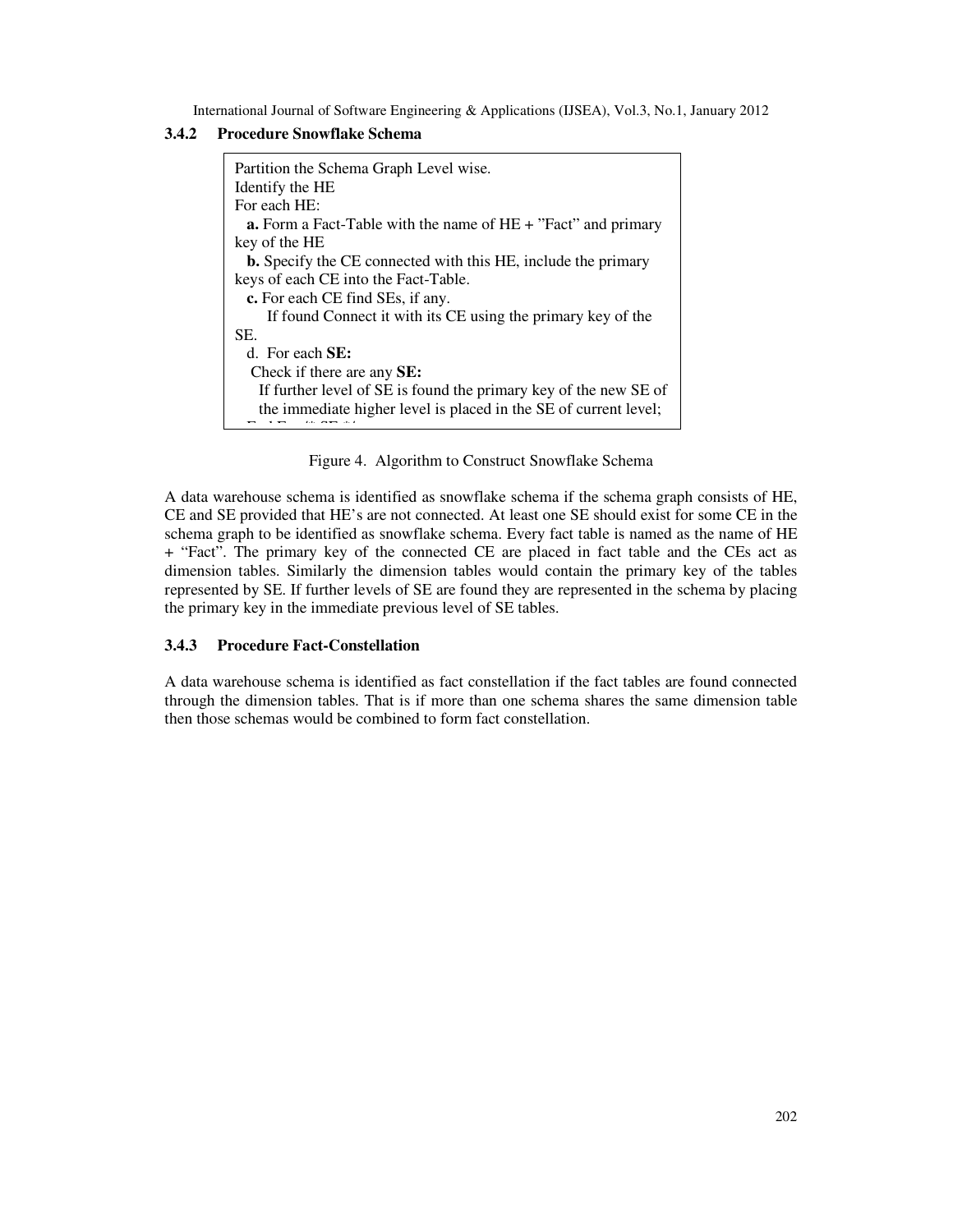# **4. AN ILLUSTRATIVE EXAMPLE**

```
<xsd:elementname="flight_order"> 
<xsd:complexType> 
<xsd:sequence> 
  <xsd:elementname="odr_person" type="xs:string"> 
  <xsd:elementname="flight_to" type="flighttoType"> 
  <xsd:sequence> 
  <xsd:elementname="name" type="xsd:string" use="required"/> 
  <xsd:elementname="addr" type="xsd:string" use="required"/> 
 </xsd:sequence> 
  <xsd:elementname="flight_from" type="flightfromType"> 
  <xsd:sequence> 
  <xsd:elementname="name" type="xsd:string" use="required"/> 
  <xsd:elementname="addr" type="xsd:string" use="required"/> 
 </xsd:sequence> 
 <xsd:elementname="item" type="itemType"> 
 <xsd:sequence> 
  <xsd:elementname="title" type="xsd:string" use="required"/> 
  <xsd:elementname="name" type="xsd:string" use="required"/> 
  <xsd:elementname="supplier" type="supplierType" use="required"/> 
</xsd:sequence> 
   <xsd:complexTypename="SupplierType"> 
   <xsd:sequence> 
   <xsd:elementname="name" type="xsd:string" use="required"/> 
   <xsd:elementname="supplier_id" type="xsd:string" use="required"/> 
 </xsd:sequence> 
<xsd:attributename="odr_id" type="xsd:string" use="required"/> 
</xsd:sequence> 
</xsd:complextype> 
</xsd:element>
```
Figure 5. Example of XML Schema

This section illustrates a case study on a real life example. A flight management system is shown which handles the supply of items between two cities. Items are supplied by the suppliers. The XML schema of Figure 5 is converted to schema graph as shown in Figure 6. From this schema graph fact and dimension tables are generated as shown in Figure 7. Next, the proper data warehouse schema is identified. The entire process is described below.

Figure 5 is an XML schema of the given problem definition. At first the proposed methodology described in section 3.2 is applied on it to generate the schema graph. It is found that the element Flight have no predecessor. Thus it would be identified as Holder Element (HE). For the HE Flight, three Contained Elements (CE) are identified namely Item, Flight to and Flight from. Among these three CE's only Item has a Secondary Element (SE) namely Supplier. The attributes of every entity found from the XML schema is shown in the figure, connected with the corresponding entity. The resulting schema graph is shown in Figure 6.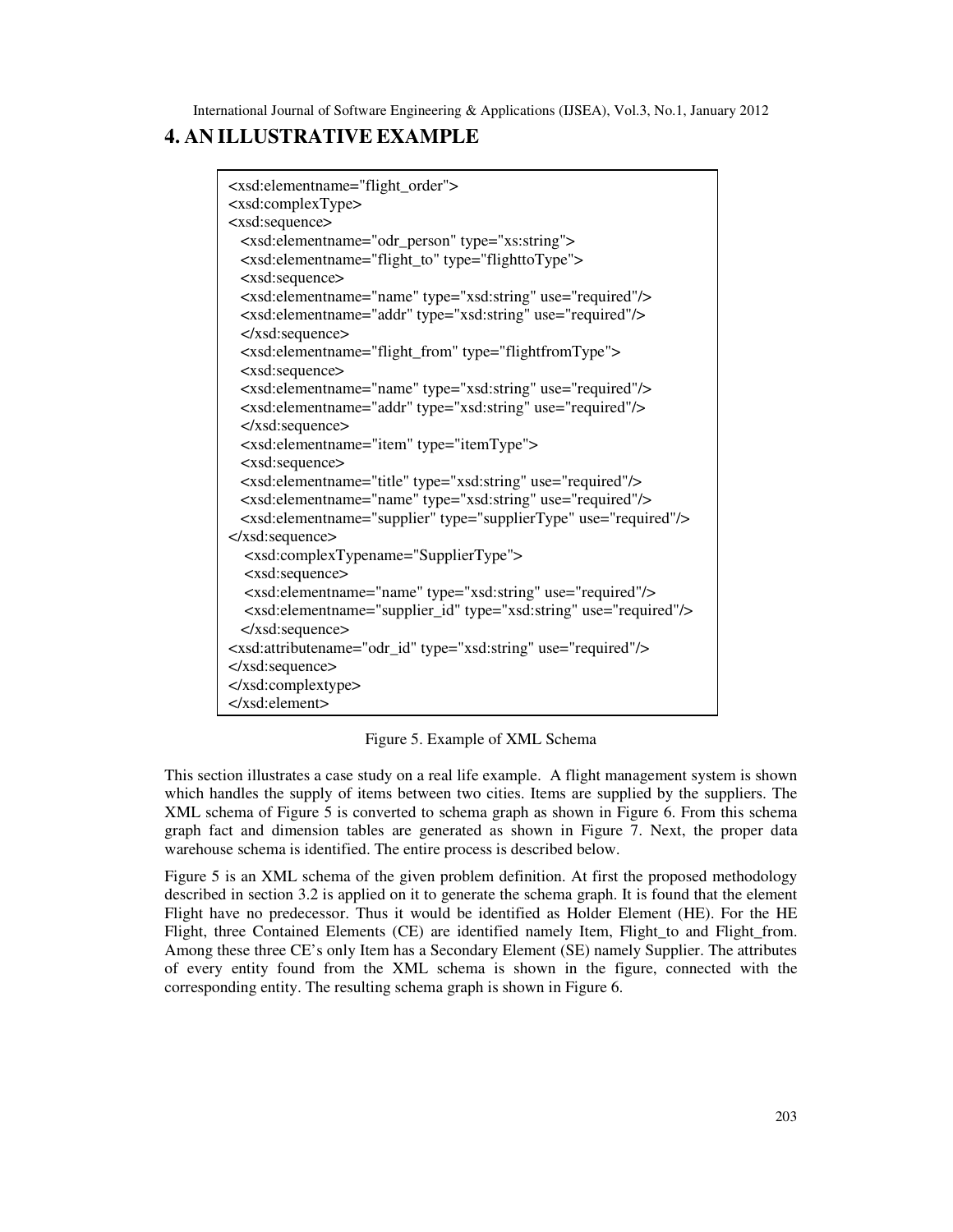

Figure 6. Schema Graph of the XML Schema

Now fact and dimension tables are identified using the procedure described in section 3.3. As the schema graph contains one HE, one fact table would be constructed namely Flight\_Fact. The dimension tables for Flight fact would be Item, Flight to and Flight from. The dimension table Item contains an SE namely Supplier, thus it would be connected with Item. Now primary keys are required to be identified. We assume that the entity Flight, and Supplier have the primary key hence we do not need to add any primary key (described in section 3.3). The entities Item, Flight\_to and Flight\_from do not have any primary key, thus the keys Item\_id, Flight\_to\_id and Flight\_from\_id are added to these entities. These are shown in Figure 7.



\*User\_measures jn fact tables are supplied by users as their measuring unit

Figure 7. Snowflake Schema from the Schema Graph of Figure 6

The next step is to identify the proper data warehouse schema. As there is only one HE namely Flight and the CE Item has an SE namely Supplier procedure Snowflake (described in section 3.4.2) is applied to build the data warehouse schema. In the fact table there is an attribute user\_measures which would be given by the users. This is also shown in Figure 7.

## 5. **CONCLUSIONS**

This paper provides a framework to convert an XML schema to ROLAP data warehouse schema. The target schema includes star schema, snowflake schema and also the fact constellation. Moreover the proposed methodology is capable to identify multiple schemas from a XML schema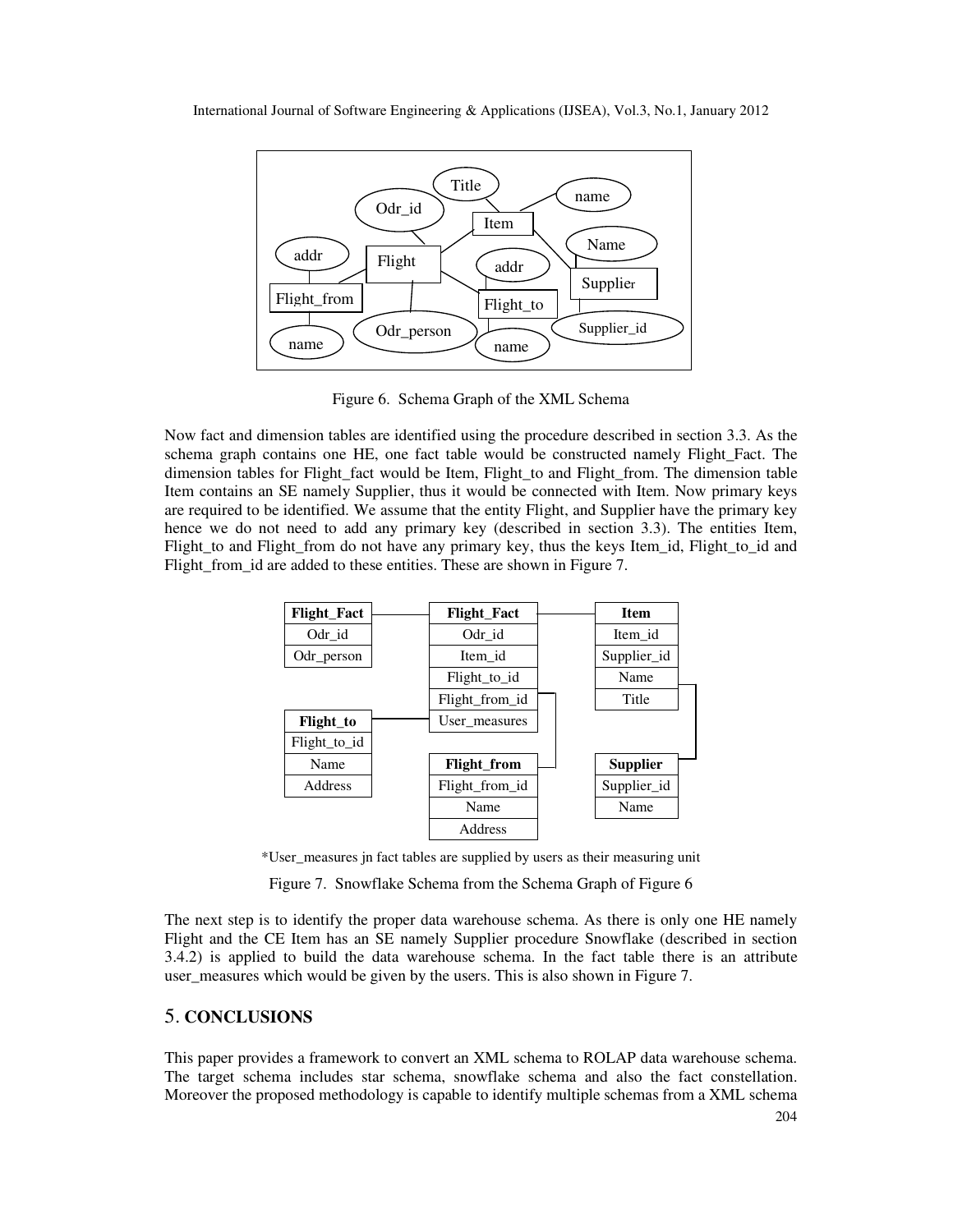if they are related. This is an interesting and emerging area of research as a number of business organizations use data warehouse for their business analysis and use XML to handle semistructured data and also to take the advantage of using web environment. This work is a contribution to the ETL phase of data warehouse toolkit where the online transactional data is XML. Processing of data for analytical purpose is a continuous research interest. The challenge is more when the data is not structured such as in XML. The proposed methodology could be applied further on different semi-structured data to convert them suitable for data warehouse processing. Moreover if other semi-structured data are converted to XML using an intermediate step, then this methodology could be applied to transform semi-structured data to XML. Another important aspect is that if the source XML changes, then the schema structure needs to be reconstructed. Here instead of running the algorithm on the entire XML schema it could run partially only on the changed portion. This could be thought of as the maintenance phase of the proposed methodology. Thus the organizations looking to incorporate business intelligence can use this type of framework to build data warehouse architecture from heterogeneous data sources. Conversion of different types of semi-structured data to XML could be another interesting extension of the work reported here.

## **REFERENCES**

- [1] Soumya Sen, Ranak Ghosh, Debanjali Paul, Nabendu Chaki; "Integrating Related XML Data into Multiple Data Warehouse Schemas"; Proc. of the First International Conference on Information Technology Convergence and Services (ITCS 2012), Bangalore, India.
- [2] Sarbani Dasgupta, Soumya Sen, Nabendu Chaki; "A Framework To Convert XML Schema to ROLAP"; Proc. of 2<sup>nd</sup> Intl. Conf. on Emerging Applications of Information Technology, 2011.
- [3] Parimala N and Payel pahwa; "From XML schema to cube" International Journal of Computer Theory and Engineering; Vol. 1, No 3 August 2009.
- [4] Payel pahwa and Parimala N; "Conceptual design of data warehouses from xml schemas" 2nd International Conference on Intellectual Capital, knowledge management & Organizational Learning 21-22 Nov, 2005 American University of Dubai, United Arab Emirates
- [5] M. Jensen, T. Møller, and T.B. Pedersen, .Specifying OLAP Cubes On XML Data., Journal of Intelligent Information Systems, 2001.
- [6] Frank S.C. Tseng, Chia Wei Chen: Integrating heterogeneous data warehouses using XML technologies, Journal of Information Science Volume-31, Issue:3 (June 2005) Page-209-229
- [7] Boris Vrdoljak, Marko Banek, and Stefano Rizzi: Designing Web Warehouses from XMLSchemasY. Kambayashi, M. Mohania, W. Wöß (Eds.): LNCS 2737, pp. 89-98, 2003.
- [8] Wolfgang Hummer, Andreas Bauer, Gunnar Harde: XCube XML for Data Warehouses, DOLAP'03, November 7, 2003, USA.
- [9] M. Golfarelli, S. Rizzi, and B. Vrdoljak, .Data warehouse design from XML sources., Proc. DOLAP'01, Atlanta, pp. 40-47, 2001.
- [10] Data Mining Concepts and Technique,2nd Edition, Jiawei Han and Micheline Kamber, Morgan Kaufmann Publisher
- [11] Tim Bray, Jean Paoli, C. M. Sperberg-McQueen, Eve Maler, François Yergeau; "Extensible Markup Language (XML) 1.0 (Fifth Edition)"; W3C Recommendation; www.w3.org/TR/RECxml
- [12] Yuan Sun; Hexin Chen; Mianshu Chen; Xinying Wang; Aijun Sang; "Multi-dimension Multimedia Retrieval Model Implementation Based on XML Database" International Conference on Signal Processing Syatems, 2009
- [13] Rajugan, R.; Chang, E.; Dillon, T.S.; "Conceptual Design of an XML FACT Repository for Dispersed XML Document Warehouses and XML Marts", 5th International Conference on Computer and Information Technology, 2005
- [14] Ramanath, M.; Kumar, K.S.; "A rank-rewrite framework for summarizing XML documents" 24th International Conference on Data Engineering Workshop, ICDEW 2008
- [15] Belen Vela; Carlos Blanco; Eduardo Fernandez; E.Marcos "Model Driven Development of Secure XML Data Warehouses: A Case Study". EDBT 2010, Lausanne, Switzerland.